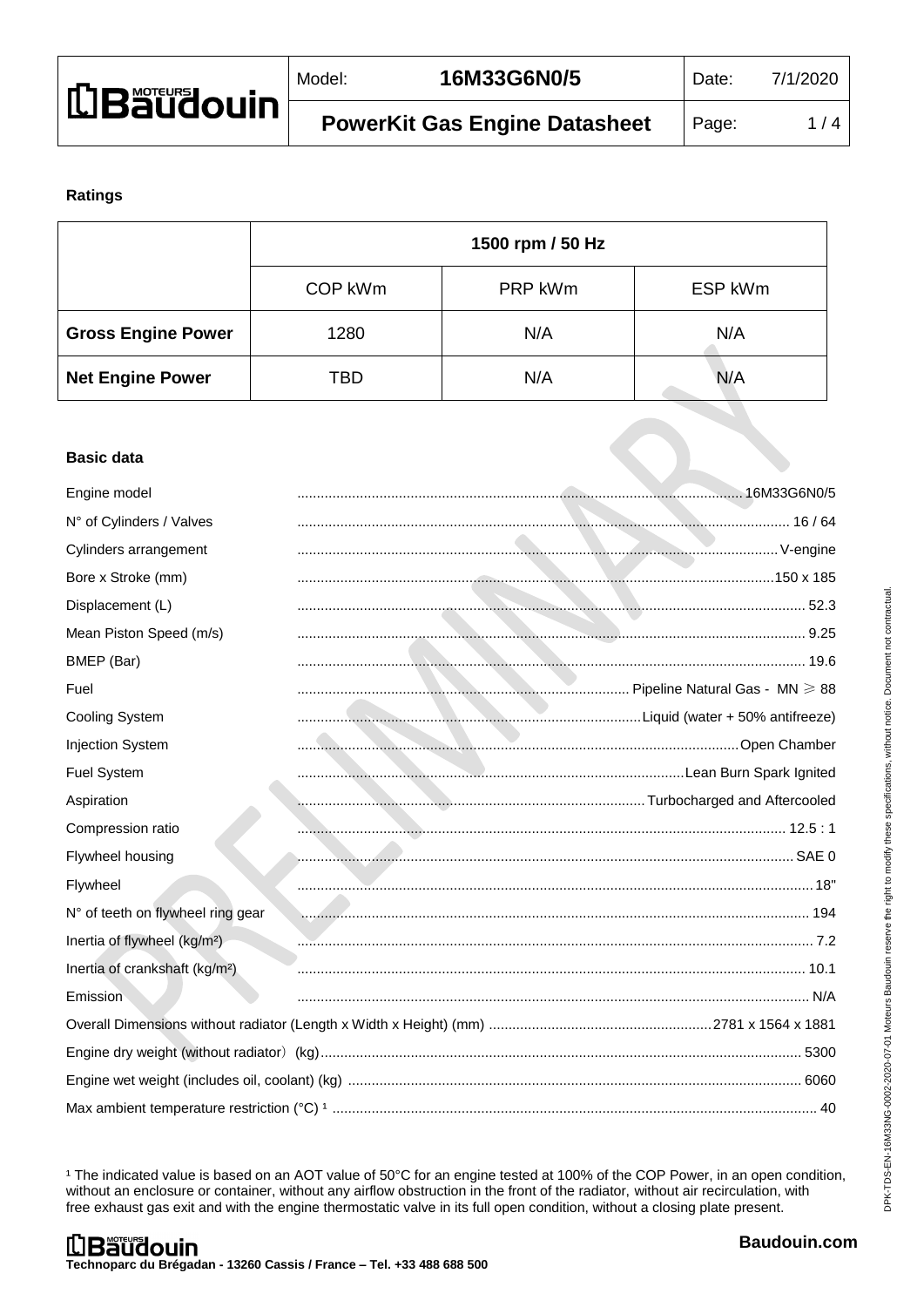| <b>LBäüdouin</b> | Model: | 16M33G6N0/5                          | Date: | 7/1/2020 |
|------------------|--------|--------------------------------------|-------|----------|
|                  |        | <b>PowerKit Gas Engine Datasheet</b> | Page: | 2/4      |

# **Air intake system**

## **Intercooling system**

**CONTRACTOR** 

**C** 

## **Cooling system**

# **Cooling fan**

| <b>Type</b>                    |     |
|--------------------------------|-----|
| Air flow (m3/min)              | N/A |
| Power consumption (KW)         |     |
| Max allow back pressure (mBar) |     |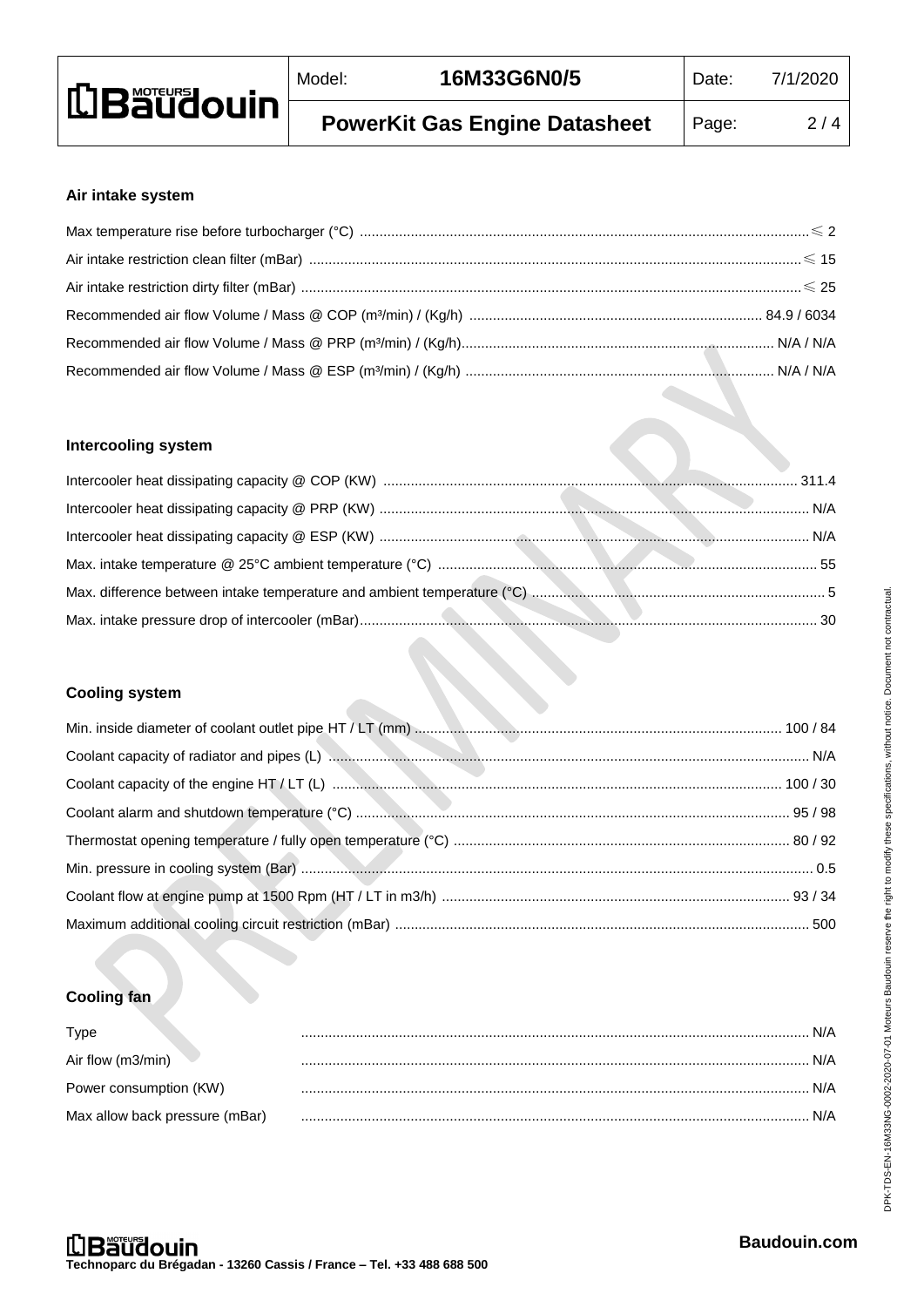| <b>LBäudouin</b> | Model: | 16M33G6N0/5                          | Date: | 7/1/2020 |
|------------------|--------|--------------------------------------|-------|----------|
|                  |        | <b>PowerKit Gas Engine Datasheet</b> | Page: | 3/4      |

## **Exhaust system**

| Min. exhaust back pressure (mBar) manufacture (metallicus) and contract (metallicus) and contract (metallicus) |  |
|----------------------------------------------------------------------------------------------------------------|--|
|                                                                                                                |  |
|                                                                                                                |  |
|                                                                                                                |  |
|                                                                                                                |  |
|                                                                                                                |  |
|                                                                                                                |  |

## **Lubrication system**

| Oil capacity Low / High (L) 214/171 |  |
|-------------------------------------|--|
|                                     |  |
|                                     |  |
|                                     |  |
|                                     |  |
| Max. oil temperature (°C)           |  |
| Oil flow (L/min)                    |  |
|                                     |  |
|                                     |  |

# **Noise**

| Engine acoustic power level (dB(A)) |  |
|-------------------------------------|--|

## **Fuel system**

| Governor                    |                                                                                                                                                                                                                                |
|-----------------------------|--------------------------------------------------------------------------------------------------------------------------------------------------------------------------------------------------------------------------------|
|                             |                                                                                                                                                                                                                                |
| Suction pressure max (mBar) |                                                                                                                                                                                                                                |
|                             | Max. Gas inlet temperature (°C) contra according control de mais control of the state of the state of the state of the state of the state of the state of the state of the state of the state of the state of the state of the |
|                             |                                                                                                                                                                                                                                |
|                             |                                                                                                                                                                                                                                |
|                             |                                                                                                                                                                                                                                |